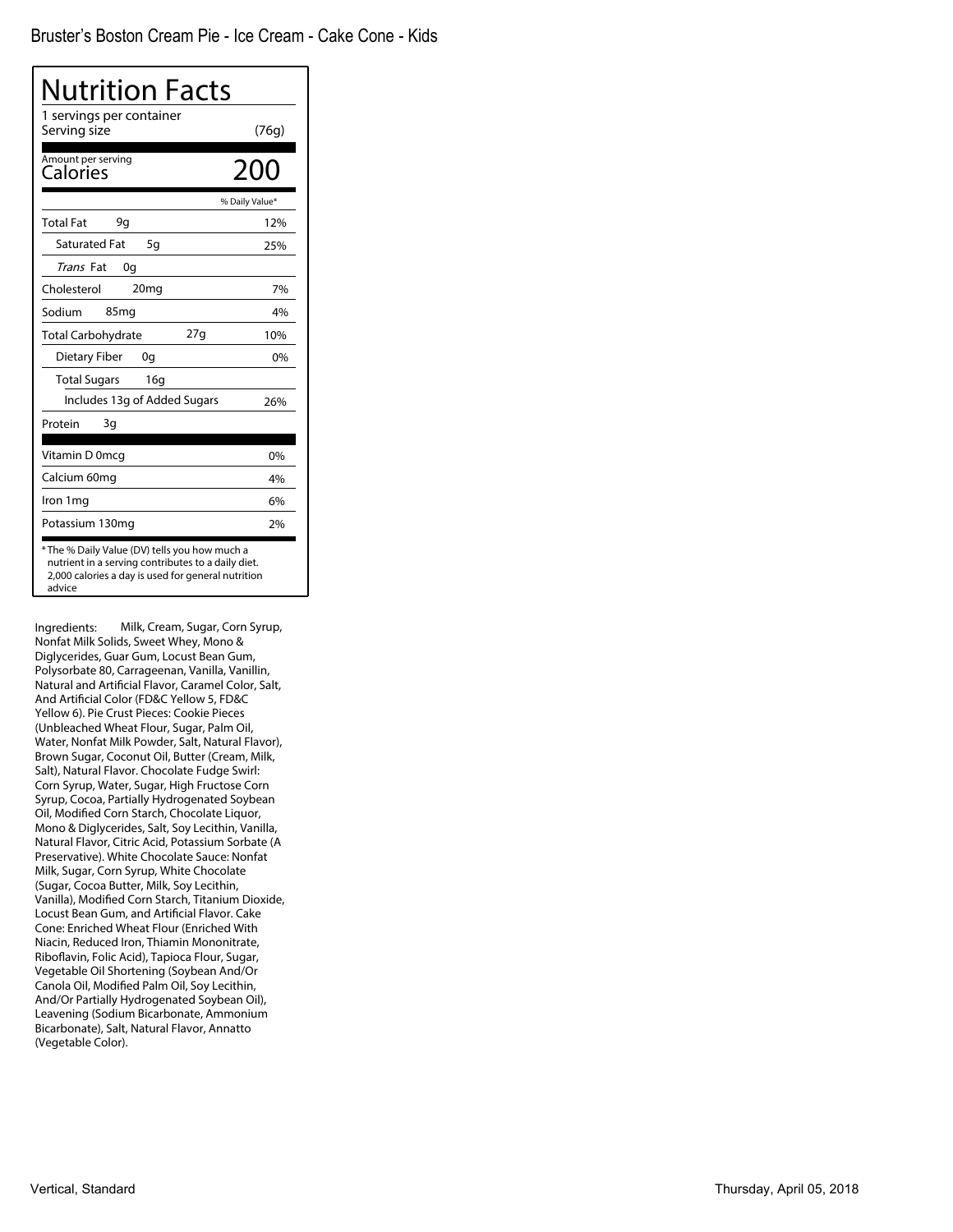| Nutrition Facts                                                                                                                                                     |                |
|---------------------------------------------------------------------------------------------------------------------------------------------------------------------|----------------|
| 1 servings per container<br>Serving size                                                                                                                            | (146g)         |
| Amount per serving<br>Calories                                                                                                                                      | 370            |
|                                                                                                                                                                     | % Daily Value* |
| 17q<br><b>Total Fat</b>                                                                                                                                             | 22%            |
| <b>Saturated Fat</b><br>10q                                                                                                                                         | 50%            |
| Trans Fat<br>0g                                                                                                                                                     |                |
| 40 <sub>mg</sub><br>Cholesterol                                                                                                                                     | 13%            |
| 160 <sub>mg</sub><br>Sodium                                                                                                                                         | 7%             |
| 49g<br><b>Total Carbohydrate</b>                                                                                                                                    | 18%            |
| Dietary Fiber<br>0g                                                                                                                                                 | 0%             |
| <b>Total Sugars</b><br>32g                                                                                                                                          |                |
| Includes 27g of Added Sugars                                                                                                                                        | 54%            |
| 5g<br>Protein                                                                                                                                                       |                |
| Vitamin D 0mcg                                                                                                                                                      | 0%             |
| Calcium 130mg                                                                                                                                                       | 10%            |
| Iron 2mg                                                                                                                                                            | 10%            |
| Potassium 260mg                                                                                                                                                     | 6%             |
| * The % Daily Value (DV) tells you how much a<br>nutrient in a serving contributes to a daily diet.<br>2,000 calories a day is used for general nutrition<br>advice |                |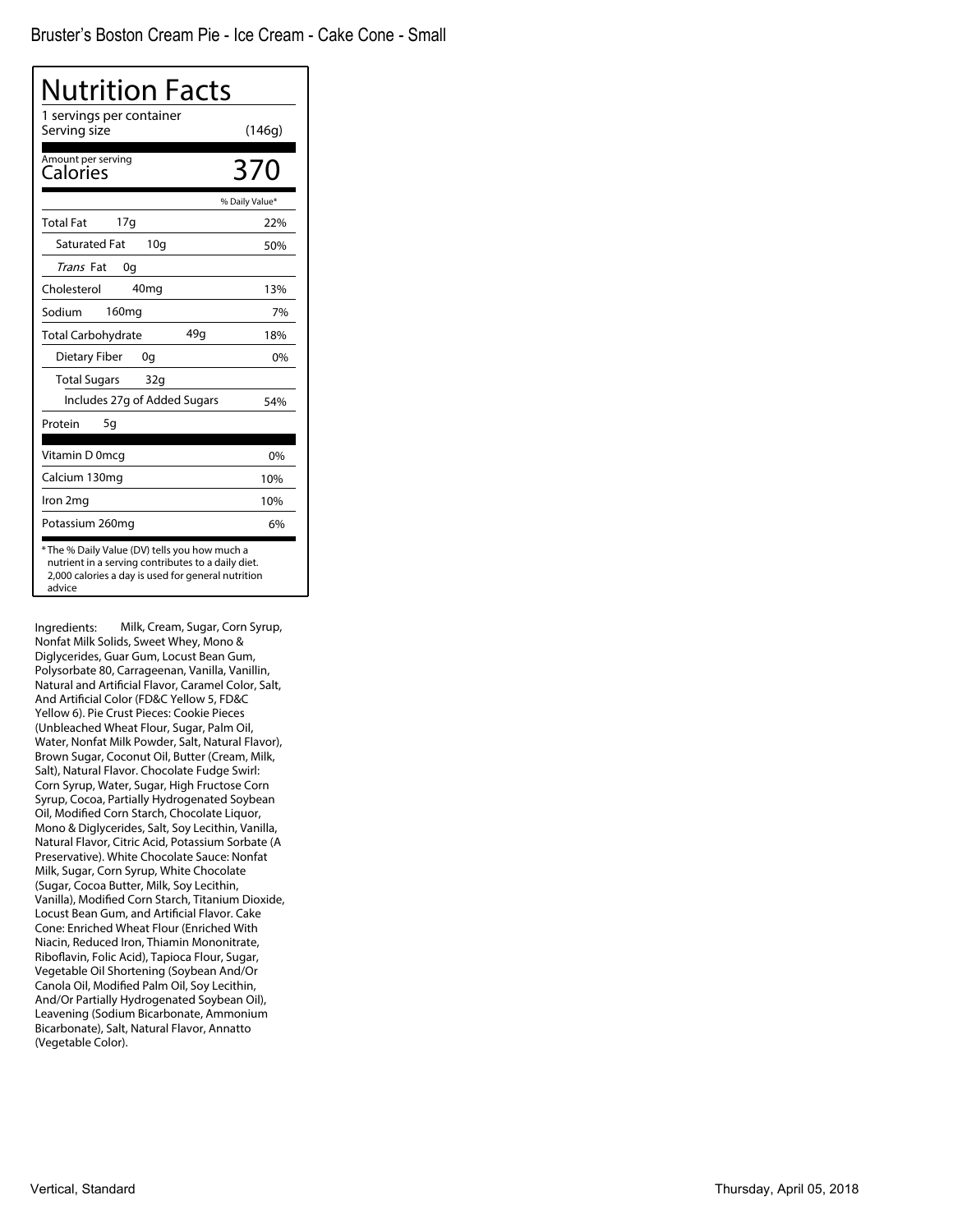| Nutrition Facts<br>1 servings per container                                                                                                                        |                |
|--------------------------------------------------------------------------------------------------------------------------------------------------------------------|----------------|
| Serving size                                                                                                                                                       | (216g)         |
| Amount per serving<br>Calories                                                                                                                                     | 540            |
|                                                                                                                                                                    | % Daily Value* |
| 26q<br><b>Total Fat</b>                                                                                                                                            | 33%            |
| <b>Saturated Fat</b><br>15q                                                                                                                                        | 75%            |
| Trans Fat<br>0g                                                                                                                                                    |                |
| Cholesterol<br>60 <sub>mg</sub>                                                                                                                                    | 20%            |
| 240 <sub>mg</sub><br>Sodium                                                                                                                                        | 10%            |
| 71g<br><b>Total Carbohydrate</b>                                                                                                                                   | 26%            |
| <b>Dietary Fiber</b><br>0g                                                                                                                                         | 0%             |
| <b>Total Sugars</b><br>48g                                                                                                                                         |                |
| Includes 40g of Added Sugars                                                                                                                                       | 80%            |
| Protein<br>7g                                                                                                                                                      |                |
| Vitamin D 0mcq                                                                                                                                                     | 0%             |
| Calcium 190mg                                                                                                                                                      | 15%            |
| Iron 3mg                                                                                                                                                           | 15%            |
| Potassium 380mg                                                                                                                                                    | 8%             |
| *The % Daily Value (DV) tells you how much a<br>nutrient in a serving contributes to a daily diet.<br>2,000 calories a day is used for general nutrition<br>advice |                |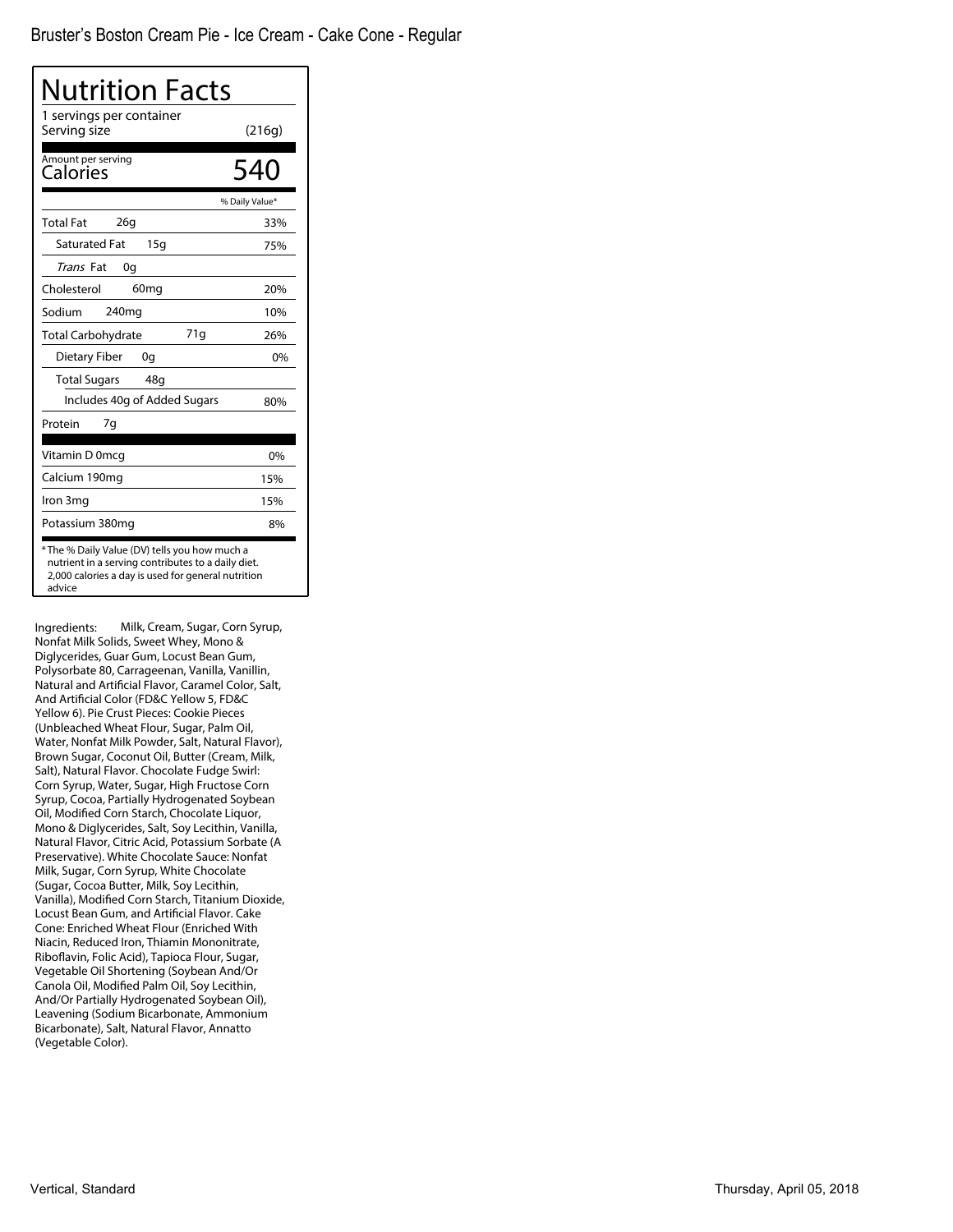| Nutrition Facts                                                                                                                                                    |                |
|--------------------------------------------------------------------------------------------------------------------------------------------------------------------|----------------|
| 1 servings per container<br>Serving size                                                                                                                           | (286g)         |
| Amount per serving<br>Calories                                                                                                                                     | 710            |
|                                                                                                                                                                    | % Daily Value* |
| 34q<br><b>Total Fat</b>                                                                                                                                            | 44%            |
| <b>Saturated Fat</b><br>20q                                                                                                                                        | 100%           |
| <i>Trans</i> Fat<br>0g                                                                                                                                             |                |
| Cholesterol<br>80 <sub>mg</sub>                                                                                                                                    | 27%            |
| Sodium<br>320mg                                                                                                                                                    | 14%            |
| 93a<br><b>Total Carbohydrate</b>                                                                                                                                   | 34%            |
| Dietary Fiber<br><1q                                                                                                                                               | 4%             |
| <b>Total Sugars</b><br>64q                                                                                                                                         |                |
| Includes 53g of Added Sugars                                                                                                                                       | 106%           |
| Protein<br>9g                                                                                                                                                      |                |
| Vitamin D 0mcg                                                                                                                                                     | 2%             |
| Calcium 250mg                                                                                                                                                      | 20%            |
| Iron 3.6mg                                                                                                                                                         | 20%            |
| Potassium 510mg                                                                                                                                                    | 10%            |
| *The % Daily Value (DV) tells you how much a<br>nutrient in a serving contributes to a daily diet.<br>2,000 calories a day is used for general nutrition<br>advice |                |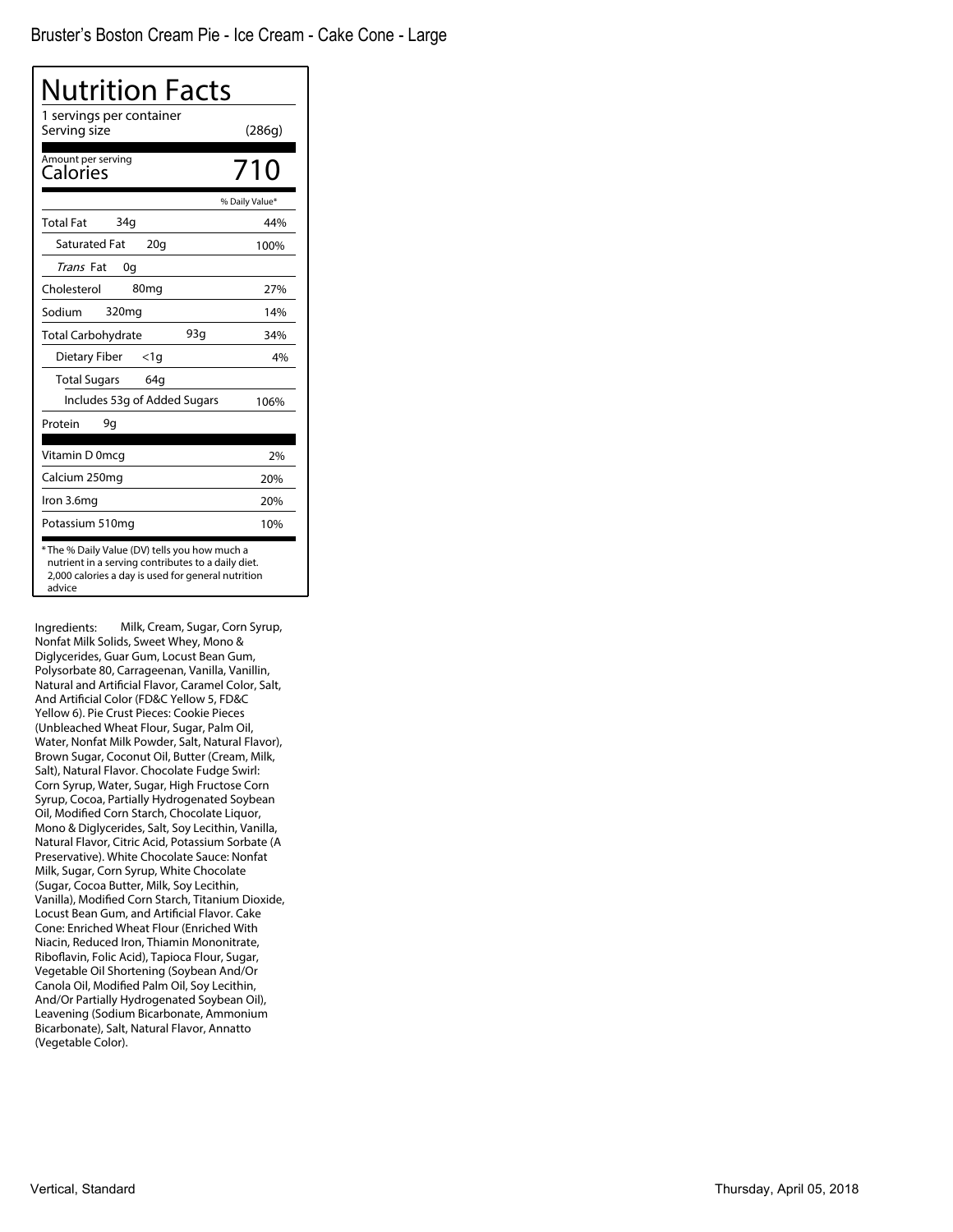| <b>Nutrition Facts</b><br>1 servings per container |                |
|----------------------------------------------------|----------------|
| <b>Serving size</b>                                | (70g)          |
| <b>Amount per serving</b><br>Calories              | 170            |
|                                                    | % Daily Value* |
| Total Fat<br>9a                                    | 12%            |
| <b>Saturated Fat</b><br>5q                         | 25%            |
| Trans Fat<br>0g                                    |                |
| Cholesterol<br>20 <sub>mg</sub>                    | 7%             |
| Sodium<br>75 <sub>mg</sub>                         | 3%             |
| 22g<br><b>Total Carbohydrate</b>                   | 8%             |
| Dietary Fiber<br>0g                                | 0%             |
| <b>Total Sugars</b><br>16a                         |                |
| Includes 13g of Added Sugars                       | 26%            |
| Protein<br>2g                                      |                |
| Vitamin D 0mcq                                     | 0%             |
| Calcium 60mg                                       | 4%             |
| Iron 0.7mg                                         | 4%             |
| Potassium 130mg                                    | 2%             |

Ingredients: MILK, CREAM, SUGAR, CORN SYRUP, NONFAT MILK SOLIDS, SWEET WHEY, MONO & DIGLYCERIDES, GUAR GUM, LOCUST BEAN GUM, POLYSORBATE 80, CARRAGEENAN, VANILLA, VANILLIN, NATURAL AND ARTIFICIAL FLAVOR, CARAMEL COLOR, SALT, AND ARTIFICIAL COLOR (YELLOW 5, YELLOW 6). PIECES PIE CRUST: COOKIE PIECES (UNBLEACHED WHEAT FLOUR, SUGAR, PALM OIL, WATER, NONFAT MILK POWDER, SALT, NATURAL FLAVOR), BROWN SUGAR, COCONUT OIL, BUTTER [CREAM, MILK, SALT], NATURAL FLAVOR. CHOCOLATE FUDGE SWIRL: CORN SYRUP, WATER, SUGAR, HIGH FRUCTOSE CORN SYRUP, COCOA, PARTIALLY HYDROGENATED SOYBEAN OIL, MODIFIED CORN STARCH, CHOCOLATE LIQUOR, MONO & DIGLYCERIDES, SALT, SOY LECITHIN, VANILLA, NATURAL FLAVOR, CITRIC ACID, POTASSIUM SORBATE (A PRESERVATIVE). WHITE CHOCOLATE SAUCE: NONFAT MILK, SUGAR, CORN SYRUP, WHITE CHOCOLATE (SUGAR, COCOA BUTTER, MILK, SOY LECITHIN, VANILLA), MODIFIED CORN STARCH, TITANIUM DIOXIDE, LOCUST BEAN GUM, ARTIFICIAL FLAVOR.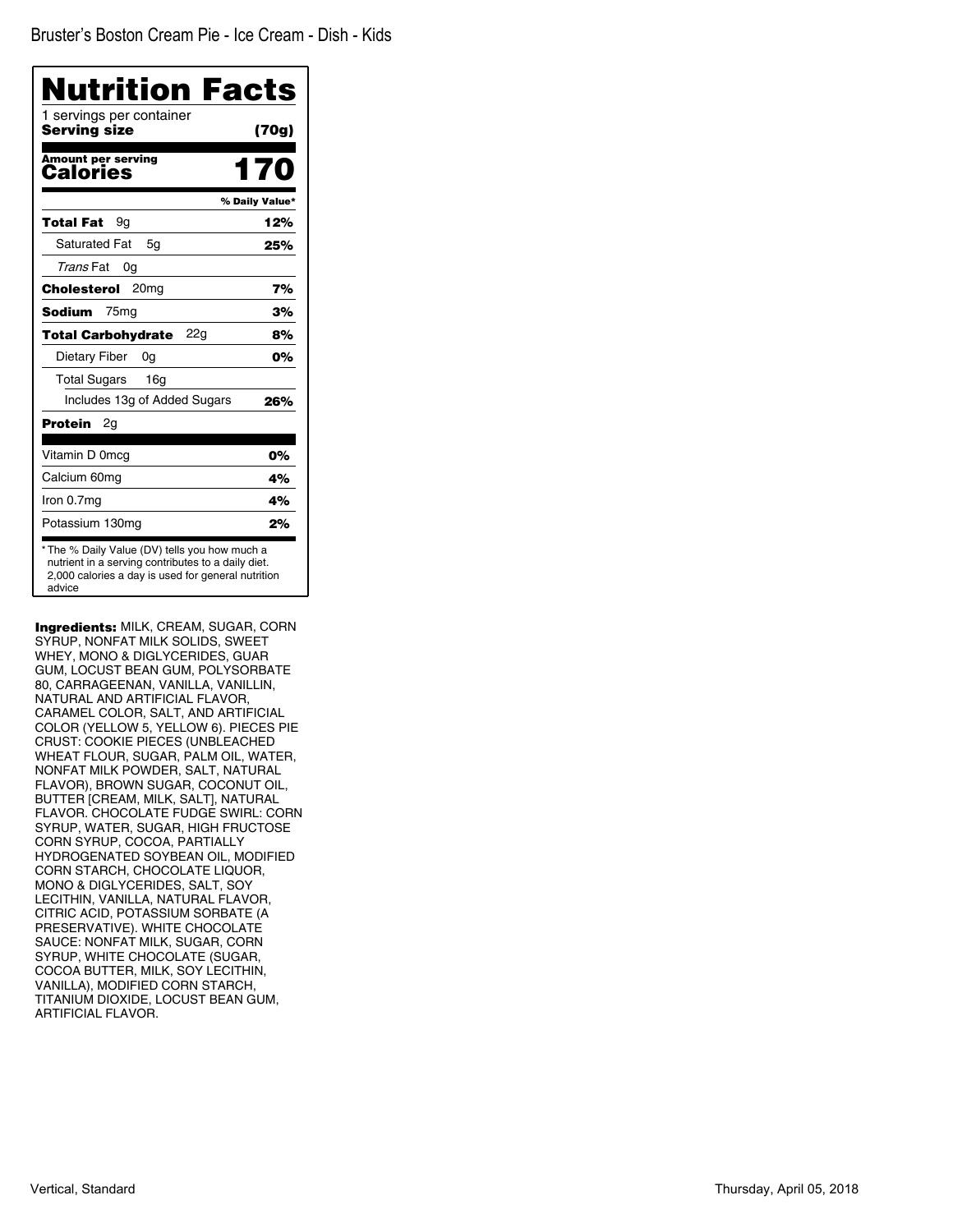| Nutrition Facts                                                                                                                                                     |                |
|---------------------------------------------------------------------------------------------------------------------------------------------------------------------|----------------|
| 1 servings per container<br>Serving size                                                                                                                            | (140g)         |
| Amount per serving<br><b>Calories</b>                                                                                                                               | 350            |
|                                                                                                                                                                     | % Daily Value* |
| 17q<br><b>Total Fat</b>                                                                                                                                             | 22%            |
| <b>Saturated Fat</b><br>10q                                                                                                                                         | 50%            |
| Trans Fat<br>0q                                                                                                                                                     |                |
| Cholesterol<br>40 <sub>mg</sub>                                                                                                                                     | 13%            |
| Sodium<br>150 <sub>mg</sub>                                                                                                                                         | 7%             |
| 44q<br><b>Total Carbohydrate</b>                                                                                                                                    | 16%            |
| Dietary Fiber<br>0q                                                                                                                                                 | $0\%$          |
| <b>Total Sugars</b><br>32q                                                                                                                                          |                |
| Includes 26g of Added Sugars                                                                                                                                        | 52%            |
| Protein<br>4q                                                                                                                                                       |                |
| Vitamin D 0mcg                                                                                                                                                      | 0%             |
| Calcium 120mg                                                                                                                                                       | 10%            |
| Iron 1.4mg                                                                                                                                                          | 8%             |
| Potassium 260mg                                                                                                                                                     | 6%             |
| * The % Daily Value (DV) tells you how much a<br>nutrient in a serving contributes to a daily diet.<br>2,000 calories a day is used for general nutrition<br>advice |                |

Ingredients: MILK, CREAM, SUGAR, CORN SYRUP, NONFAT MILK SOLIDS, SWEET WHEY, MONO & DIGLYCERIDES, GUAR GUM, LOCUST BEAN GUM, POLYSORBATE 80, CARRAGEENAN, VANILLA, VANILLIN, NATURAL AND ARTIFICIAL FLAVOR, CARAMEL COLOR, SALT, AND ARTIFICIAL COLOR (YELLOW 5, YELLOW 6). PIECES PIE CRUST: COOKIE PIECES (UNBLEACHED WHEAT FLOUR, SUGAR, PALM OIL, WATER, NONFAT MILK POWDER, SALT, NATURAL FLAVOR), BROWN SUGAR, COCONUT OIL, BUTTER [CREAM, MILK, SALT], NATURAL FLAVOR. CHOCOLATE FUDGE SWIRL: CORN SYRUP, WATER, SUGAR, HIGH FRUCTOSE CORN SYRUP, COCOA, PARTIALLY HYDROGENATED SOYBEAN OIL, MODIFIED CORN STARCH, CHOCOLATE LIQUOR, MONO & DIGLYCERIDES, SALT, SOY LECITHIN, VANILLA, NATURAL FLAVOR, CITRIC ACID, POTASSIUM SORBATE (A PRESERVATIVE). WHITE CHOCOLATE SAUCE: NONFAT MILK, SUGAR, CORN SYRUP, WHITE CHOCOLATE (SUGAR, COCOA BUTTER, MILK, SOY LECITHIN, VANILLA), MODIFIED CORN STARCH, TITANIUM DIOXIDE, LOCUST BEAN GUM, ARTIFICIAL FLAVOR.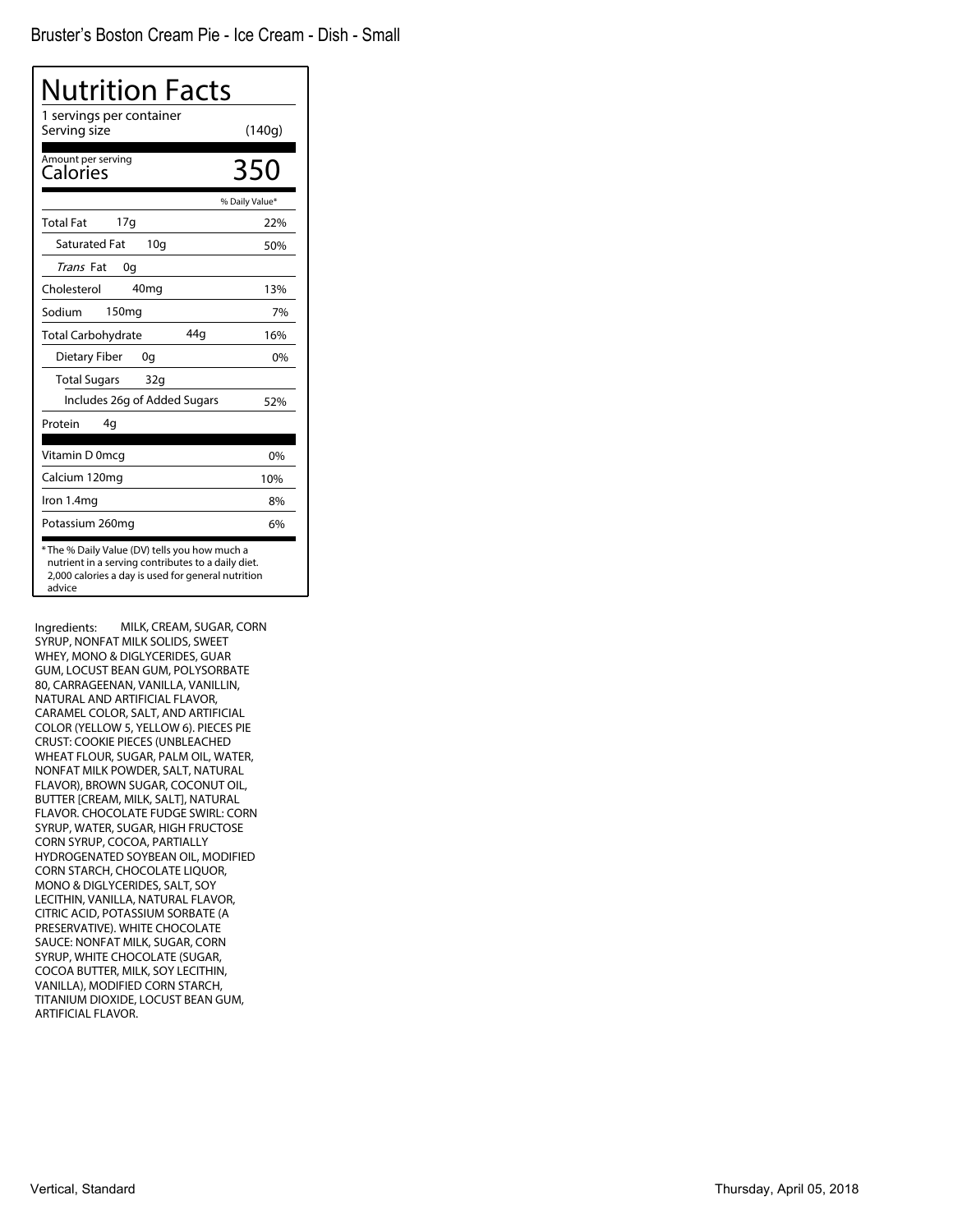| Nutrition Facts                                                                                                                                                    |                |
|--------------------------------------------------------------------------------------------------------------------------------------------------------------------|----------------|
| 1 servings per container<br>Serving size                                                                                                                           | (210g)         |
| Amount per serving<br>Calories                                                                                                                                     | 520            |
|                                                                                                                                                                    | % Daily Value* |
| 26q<br><b>Total Fat</b>                                                                                                                                            | 33%            |
| <b>Saturated Fat</b><br>15q                                                                                                                                        | 75%            |
| Trans Fat<br>0g                                                                                                                                                    |                |
| Cholesterol<br>60 <sub>mg</sub>                                                                                                                                    | 20%            |
| Sodium<br>230 <sub>mg</sub>                                                                                                                                        | 10%            |
| 66q<br><b>Total Carbohydrate</b>                                                                                                                                   | 24%            |
| Dietary Fiber<br>0g                                                                                                                                                | $0\%$          |
| <b>Total Sugars</b><br>48g                                                                                                                                         |                |
| Includes 40g of Added Sugars                                                                                                                                       | 80%            |
| Protein<br>6g                                                                                                                                                      |                |
| Vitamin D 0mcq                                                                                                                                                     | 0%             |
| Calcium 180mg                                                                                                                                                      | 15%            |
| Iron 2mg                                                                                                                                                           | 10%            |
| Potassium 390mg                                                                                                                                                    | 8%             |
| *The % Daily Value (DV) tells you how much a<br>nutrient in a serving contributes to a daily diet.<br>2,000 calories a day is used for general nutrition<br>advice |                |

Ingredients: MILK, CREAM, SUGAR, CORN SYRUP, NONFAT MILK SOLIDS, SWEET WHEY, MONO & DIGLYCERIDES, GUAR GUM, LOCUST BEAN GUM, POLYSORBATE 80, CARRAGEENAN, VANILLA, VANILLIN, NATURAL AND ARTIFICIAL FLAVOR, CARAMEL COLOR, SALT, AND ARTIFICIAL COLOR (YELLOW 5, YELLOW 6). PIECES PIE CRUST: COOKIE PIECES (UNBLEACHED WHEAT FLOUR, SUGAR, PALM OIL, WATER, NONFAT MILK POWDER, SALT, NATURAL FLAVOR), BROWN SUGAR, COCONUT OIL, BUTTER [CREAM, MILK, SALT], NATURAL FLAVOR. CHOCOLATE FUDGE SWIRL: CORN SYRUP, WATER, SUGAR, HIGH FRUCTOSE CORN SYRUP, COCOA, PARTIALLY HYDROGENATED SOYBEAN OIL, MODIFIED CORN STARCH, CHOCOLATE LIQUOR, MONO & DIGLYCERIDES, SALT, SOY LECITHIN, VANILLA, NATURAL FLAVOR, CITRIC ACID, POTASSIUM SORBATE (A PRESERVATIVE). WHITE CHOCOLATE SAUCE: NONFAT MILK, SUGAR, CORN SYRUP, WHITE CHOCOLATE (SUGAR, COCOA BUTTER, MILK, SOY LECITHIN, VANILLA), MODIFIED CORN STARCH, TITANIUM DIOXIDE, LOCUST BEAN GUM, ARTIFICIAL FLAVOR.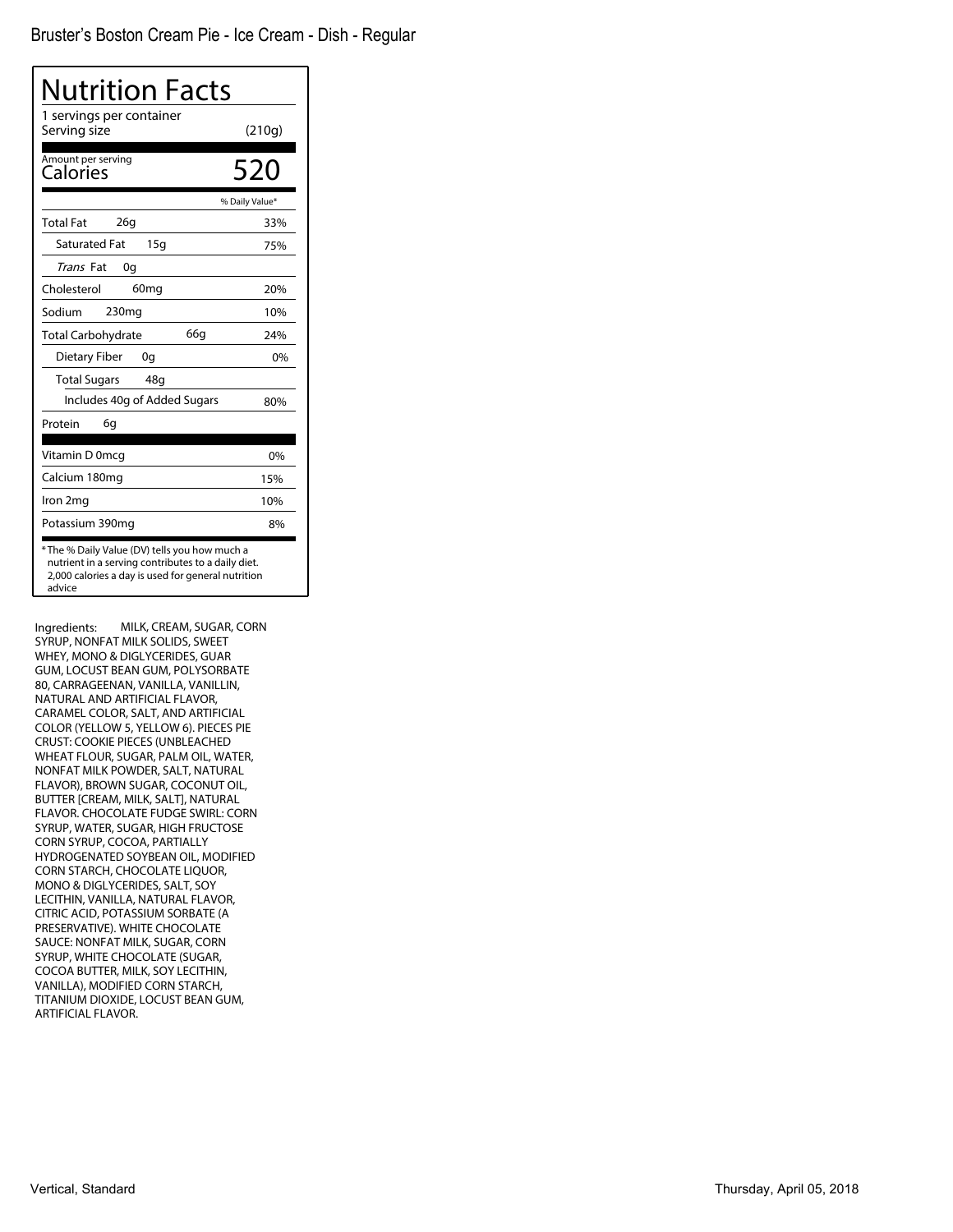| <b>Nutrition Facts</b>                                                                                                                                              |                |
|---------------------------------------------------------------------------------------------------------------------------------------------------------------------|----------------|
| 1 servings per container<br>Serving size                                                                                                                            | (280g)         |
| Amount per serving<br>Calories                                                                                                                                      | 690            |
|                                                                                                                                                                     | % Daily Value* |
| 34 <sub>q</sub><br><b>Total Fat</b>                                                                                                                                 | 44%            |
| <b>Saturated Fat</b><br>20q                                                                                                                                         | 100%           |
| <i>Trans</i> Fat<br>0g                                                                                                                                              |                |
| Cholesterol<br>80 <sub>mg</sub>                                                                                                                                     | 27%            |
| Sodium<br>310 <sub>mg</sub>                                                                                                                                         | 13%            |
| 88a<br><b>Total Carbohydrate</b>                                                                                                                                    | 32%            |
| Dietary Fiber<br>$<$ 1q                                                                                                                                             | 4%             |
| <b>Total Sugars</b><br>64g                                                                                                                                          |                |
| Includes 53g of Added Sugars                                                                                                                                        | 106%           |
| Protein<br>8q                                                                                                                                                       |                |
| Vitamin D 0mcq                                                                                                                                                      | 2%             |
| Calcium 240mg                                                                                                                                                       | 20%            |
| Iron 3mg                                                                                                                                                            | 15%            |
| Potassium 520mg                                                                                                                                                     | 10%            |
| * The % Daily Value (DV) tells you how much a<br>nutrient in a serving contributes to a daily diet.<br>2,000 calories a day is used for general nutrition<br>advice |                |

Ingredients: MILK, CREAM, SUGAR, CORN SYRUP, NONFAT MILK SOLIDS, SWEET WHEY, MONO & DIGLYCERIDES, GUAR GUM, LOCUST BEAN GUM, POLYSORBATE 80, CARRAGEENAN, VANILLA, VANILLIN, NATURAL AND ARTIFICIAL FLAVOR, CARAMEL COLOR, SALT, AND ARTIFICIAL COLOR (YELLOW 5, YELLOW 6). PIECES PIE CRUST: COOKIE PIECES (UNBLEACHED WHEAT FLOUR, SUGAR, PALM OIL, WATER, NONFAT MILK POWDER, SALT, NATURAL FLAVOR), BROWN SUGAR, COCONUT OIL, BUTTER [CREAM, MILK, SALT], NATURAL FLAVOR. CHOCOLATE FUDGE SWIRL: CORN SYRUP, WATER, SUGAR, HIGH FRUCTOSE CORN SYRUP, COCOA, PARTIALLY HYDROGENATED SOYBEAN OIL, MODIFIED CORN STARCH, CHOCOLATE LIQUOR, MONO & DIGLYCERIDES, SALT, SOY LECITHIN, VANILLA, NATURAL FLAVOR, CITRIC ACID, POTASSIUM SORBATE (A PRESERVATIVE). WHITE CHOCOLATE SAUCE: NONFAT MILK, SUGAR, CORN SYRUP, WHITE CHOCOLATE (SUGAR, COCOA BUTTER, MILK, SOY LECITHIN, VANILLA), MODIFIED CORN STARCH, TITANIUM DIOXIDE, LOCUST BEAN GUM, ARTIFICIAL FLAVOR.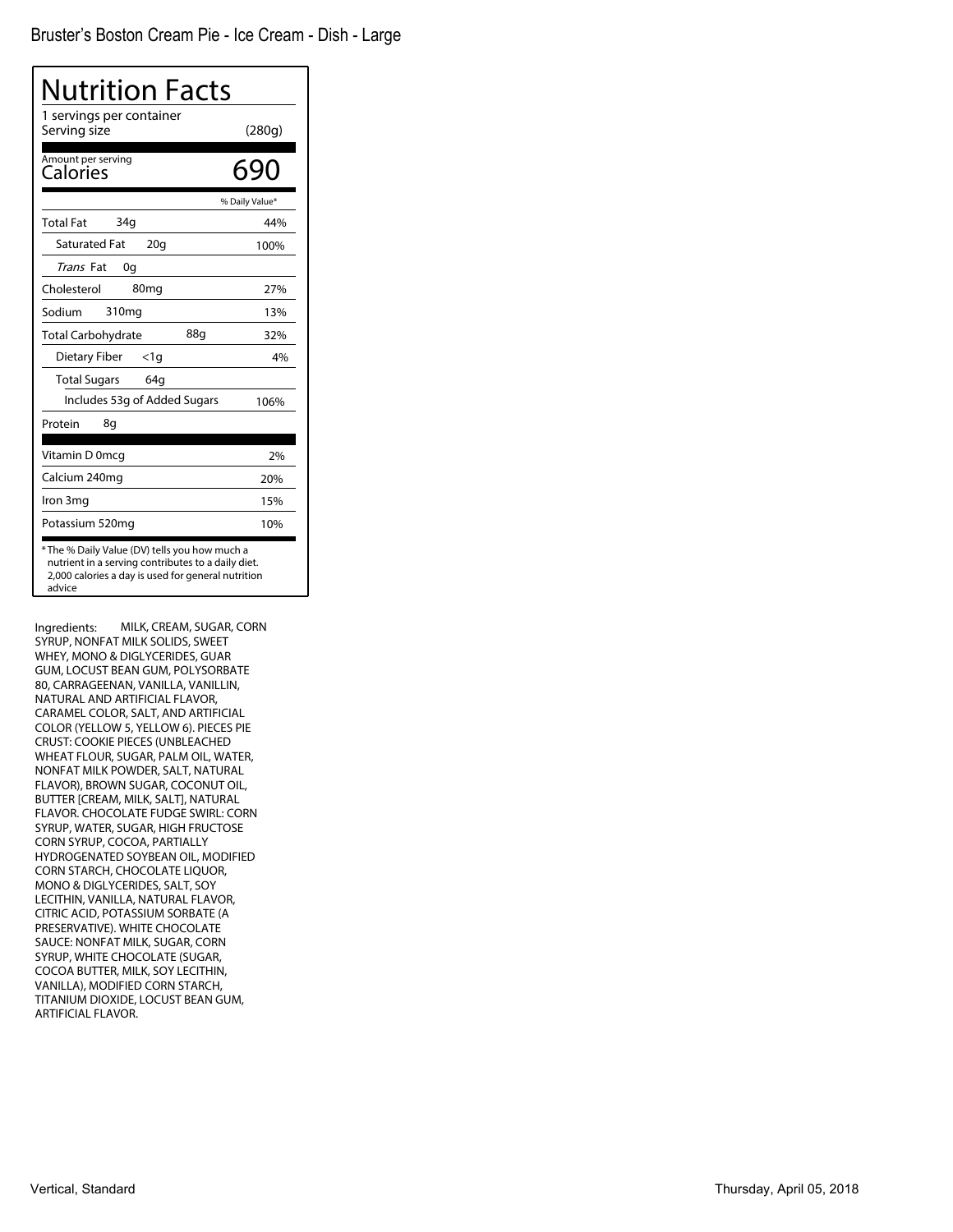| <b>Nutrition Facts</b>                                                                                                                                             |                |
|--------------------------------------------------------------------------------------------------------------------------------------------------------------------|----------------|
| 1 servings per container<br>Serving size                                                                                                                           | (83q)          |
| Amount per serving<br>Calories                                                                                                                                     | 230            |
|                                                                                                                                                                    | % Daily Value* |
| <b>Total Fat</b><br>9q                                                                                                                                             | 12%            |
| <b>Saturated Fat</b><br>5g                                                                                                                                         | 25%            |
| <i>Trans</i> Fat<br>0g                                                                                                                                             |                |
| Cholesterol<br>20 <sub>mg</sub>                                                                                                                                    | 7%             |
| 95 <sub>mq</sub><br>Sodium                                                                                                                                         | 4%             |
| 34 <sub>q</sub><br><b>Total Carbohydrate</b>                                                                                                                       | 12%            |
| Dietary Fiber<br>0q                                                                                                                                                | 0%             |
| <b>Total Sugars</b><br>19q                                                                                                                                         |                |
| Includes 16g of Added Sugars                                                                                                                                       | 32%            |
| Protein<br>3g                                                                                                                                                      |                |
| Vitamin D 0mcg                                                                                                                                                     | $0\%$          |
| Calcium 80mg                                                                                                                                                       | 6%             |
| Iron 1mg                                                                                                                                                           | 6%             |
| Potassium 150mg                                                                                                                                                    | 4%             |
| *The % Daily Value (DV) tells you how much a<br>nutrient in a serving contributes to a daily diet.<br>2,000 calories a day is used for general nutrition<br>advice |                |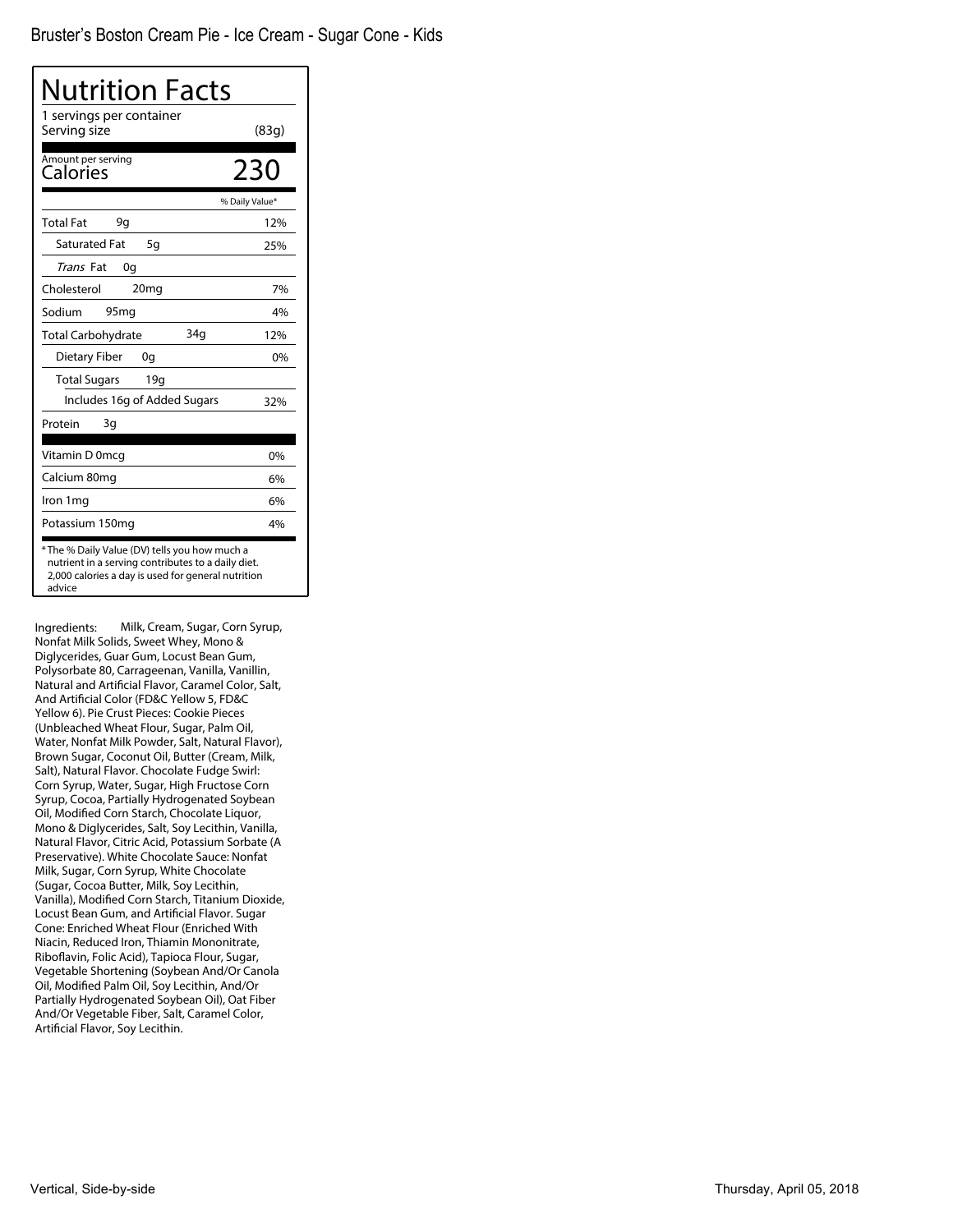| Nutrition Facts<br>1 servings per container<br>Serving size |                |
|-------------------------------------------------------------|----------------|
|                                                             | (153g)         |
| Amount per serving<br>Calories                              | 400            |
|                                                             | % Daily Value* |
| 17q<br><b>Total Fat</b>                                     | 22%            |
| <b>Saturated Fat</b><br>10 <sub>g</sub>                     | 50%            |
| Trans Fat<br>0g                                             |                |
| Cholesterol<br>40 <sub>mg</sub>                             | 13%            |
| 170 <sub>mg</sub><br>Sodium                                 | 7%             |
| 56g<br><b>Total Carbohydrate</b>                            | 20%            |
| <b>Dietary Fiber</b><br>0g                                  | 0%             |
| <b>Total Sugars</b><br>35g                                  |                |
| Includes 29g of Added Sugars                                | 58%            |
| Protein<br>5g                                               |                |
| Vitamin D 0mcq                                              | 0%             |
| Calcium 150mg                                               | 10%            |
| Iron 2mg                                                    | 10%            |
| Potassium 270mg                                             | 6%             |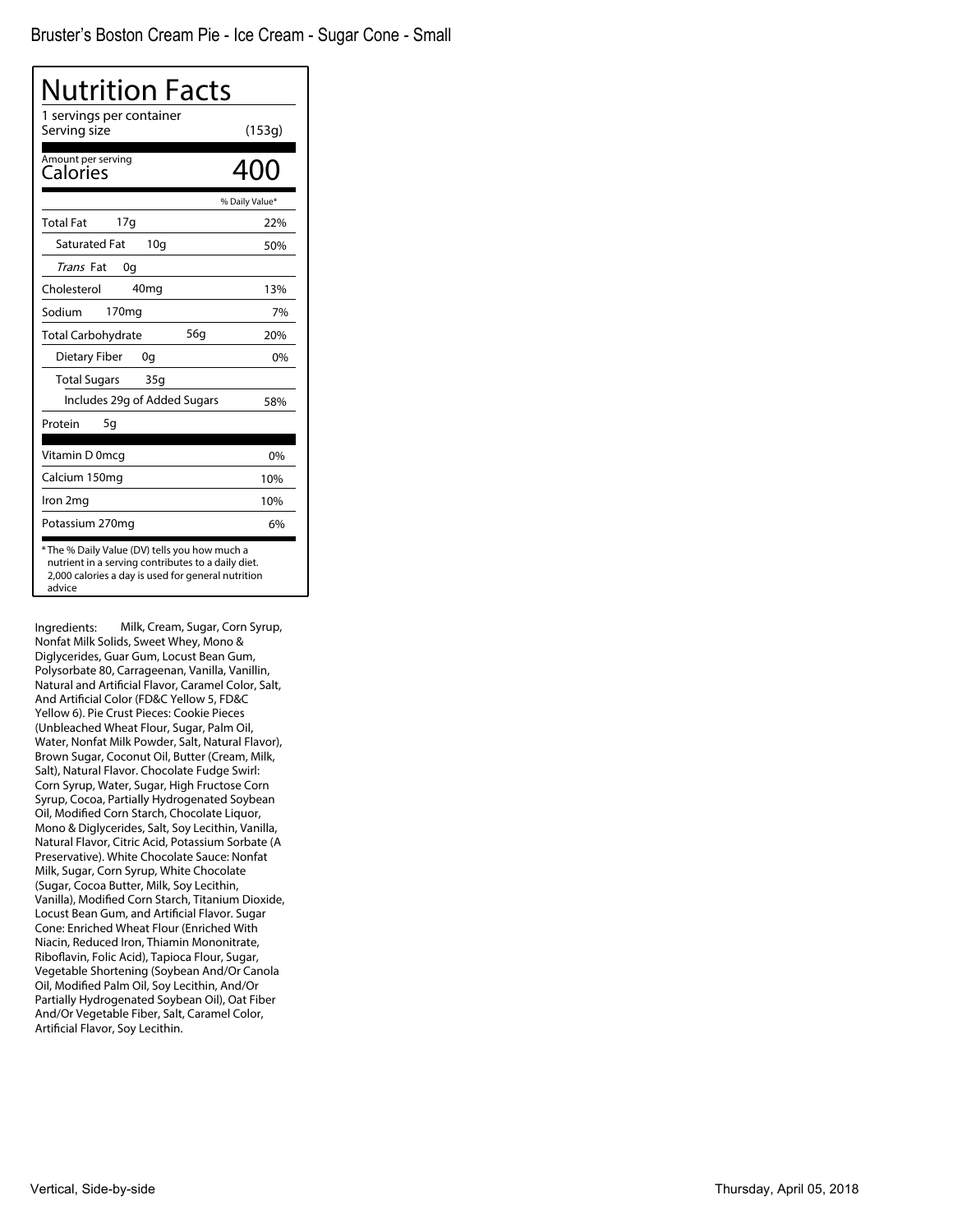| Nutrition Facts                                                                                                                                                     |                |
|---------------------------------------------------------------------------------------------------------------------------------------------------------------------|----------------|
| 1 servings per container<br>Serving size                                                                                                                            | (223g)         |
| Amount per serving<br>Calories                                                                                                                                      | 570            |
|                                                                                                                                                                     | % Daily Value* |
| 26q<br><b>Total Fat</b>                                                                                                                                             | 33%            |
| <b>Saturated Fat</b><br>15q                                                                                                                                         | 75%            |
| <i>Trans</i> Fat<br>0g                                                                                                                                              |                |
| Cholesterol<br>60 <sub>mq</sub>                                                                                                                                     | 20%            |
| 250 <sub>mg</sub><br>Sodium                                                                                                                                         | 11%            |
| 78g<br><b>Total Carbohydrate</b>                                                                                                                                    | 28%            |
| Dietary Fiber<br>0q                                                                                                                                                 | 0%             |
| <b>Total Sugars</b><br>51g                                                                                                                                          |                |
| Includes 43g of Added Sugars                                                                                                                                        | 86%            |
| 7g<br>Protein                                                                                                                                                       |                |
| Vitamin D 0mcq                                                                                                                                                      | 0%             |
| Calcium 210mg                                                                                                                                                       | 15%            |
| Iron 3mg                                                                                                                                                            | 15%            |
| Potassium 400mg                                                                                                                                                     | 8%             |
| * The % Daily Value (DV) tells you how much a<br>nutrient in a serving contributes to a daily diet.<br>2,000 calories a day is used for general nutrition<br>advice |                |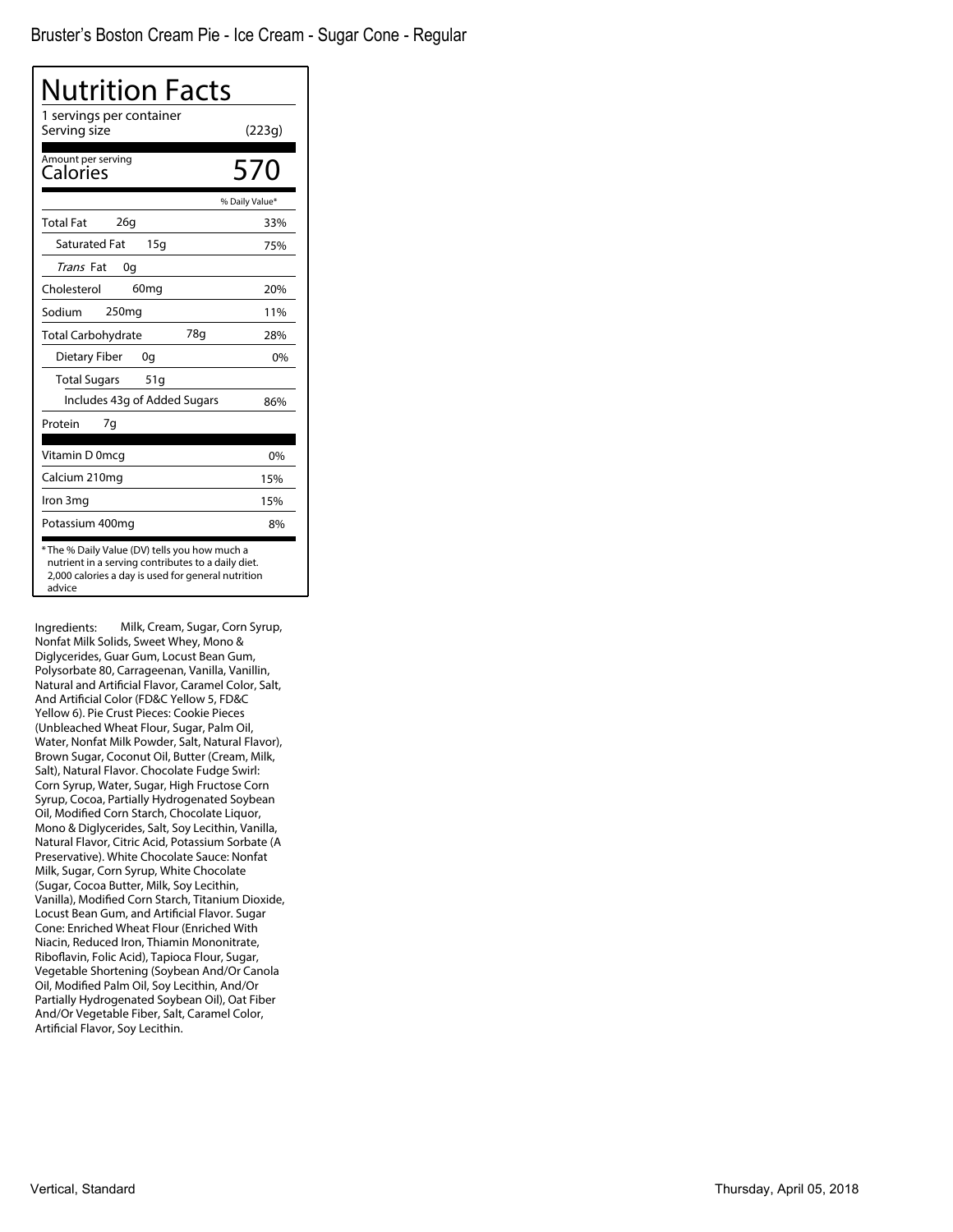| <b>Nutrition Facts</b>                                                                                                                                             |                |
|--------------------------------------------------------------------------------------------------------------------------------------------------------------------|----------------|
| 1 servings per container<br>Serving size                                                                                                                           | (293g)         |
| Amount per serving<br>Calories                                                                                                                                     | 740            |
|                                                                                                                                                                    | % Daily Value* |
| 34q<br><b>Total Fat</b>                                                                                                                                            | 44%            |
| <b>Saturated Fat</b><br>20q                                                                                                                                        | 100%           |
| Trans Fat<br>0q                                                                                                                                                    |                |
| Cholesterol<br>80 <sub>mg</sub>                                                                                                                                    | 27%            |
| 330mg<br>Sodium                                                                                                                                                    | 14%            |
| 100q<br><b>Total Carbohydrate</b>                                                                                                                                  | 36%            |
| Dietary Fiber<br><1g                                                                                                                                               | 4%             |
| <b>Total Sugars</b><br>67q                                                                                                                                         |                |
| Includes 56g of Added Sugars                                                                                                                                       | 112%           |
| Protein<br>9g                                                                                                                                                      |                |
| Vitamin D 0mcg                                                                                                                                                     | 2%             |
| Calcium 270mg                                                                                                                                                      | 20%            |
| Iron 3.6mg                                                                                                                                                         | 20%            |
| Potassium 520mg                                                                                                                                                    | 10%            |
| *The % Daily Value (DV) tells you how much a<br>nutrient in a serving contributes to a daily diet.<br>2,000 calories a day is used for general nutrition<br>advice |                |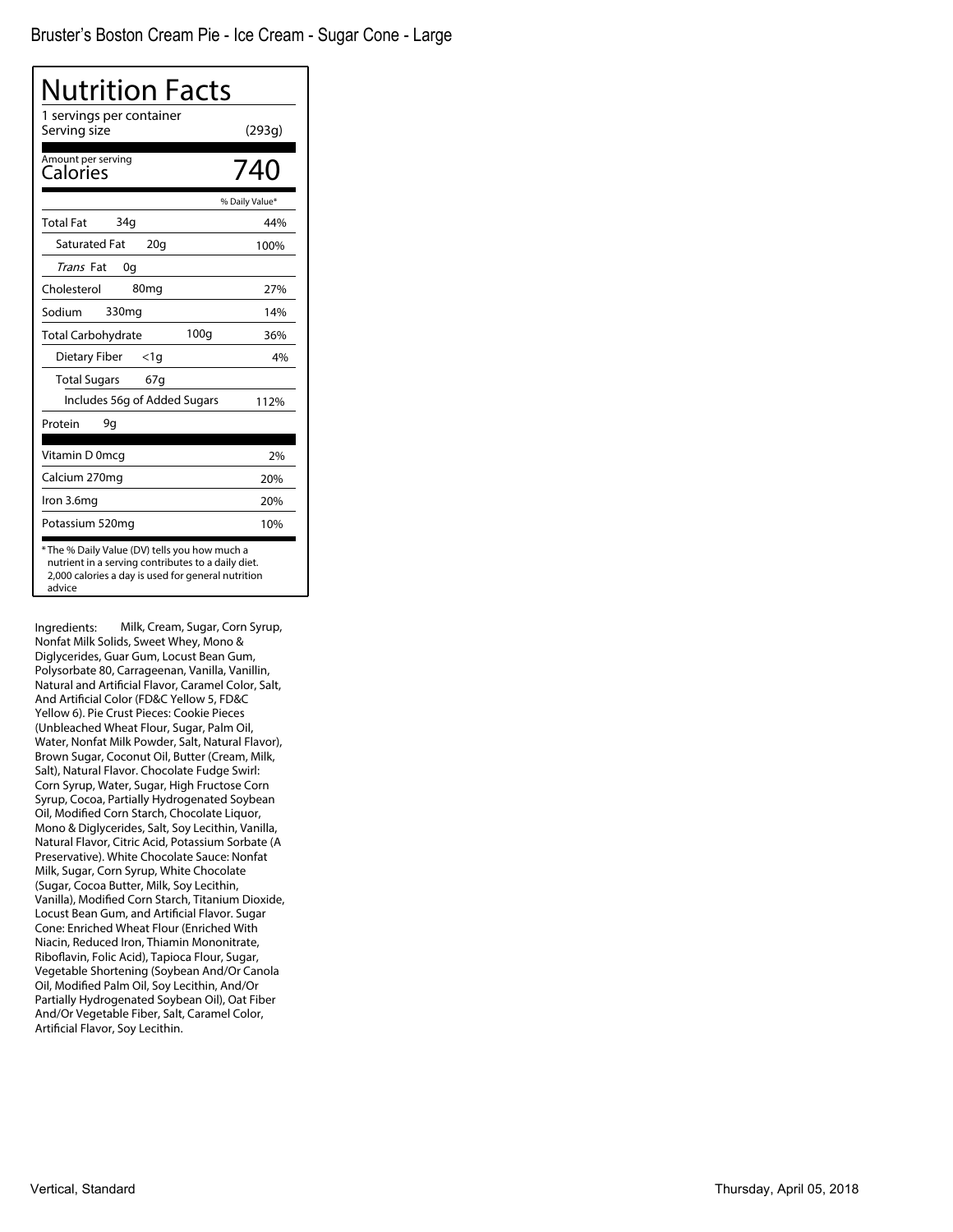| Nutrition Facts                                                                                                                                                     |                |
|---------------------------------------------------------------------------------------------------------------------------------------------------------------------|----------------|
| 1 servings per container<br>Serving size                                                                                                                            | (170g)         |
| Amount per serving<br>Calories                                                                                                                                      | 470            |
|                                                                                                                                                                     | % Daily Value* |
| 20q<br><b>Total Fat</b>                                                                                                                                             | 26%            |
| <b>Saturated Fat</b><br>11g                                                                                                                                         | 55%            |
| Trans Fat<br>0g                                                                                                                                                     |                |
| Cholesterol<br>50 <sub>mg</sub>                                                                                                                                     | 17%            |
| 150 <sub>mg</sub><br>Sodium                                                                                                                                         | 7%             |
| 67q<br><b>Total Carbohydrate</b>                                                                                                                                    | 24%            |
| <b>Dietary Fiber</b><br>0g                                                                                                                                          | 0%             |
| <b>Total Sugars</b><br>42q                                                                                                                                          |                |
| Includes 26g of Added Sugars                                                                                                                                        | 52%            |
| 6g<br>Protein                                                                                                                                                       |                |
| Vitamin D 0mcg                                                                                                                                                      | 0%             |
| Calcium 130mg                                                                                                                                                       | 10%            |
| Iron 2mg                                                                                                                                                            | 10%            |
| Potassium 250mg                                                                                                                                                     | 6%             |
| * The % Daily Value (DV) tells you how much a<br>nutrient in a serving contributes to a daily diet.<br>2,000 calories a day is used for general nutrition<br>advice |                |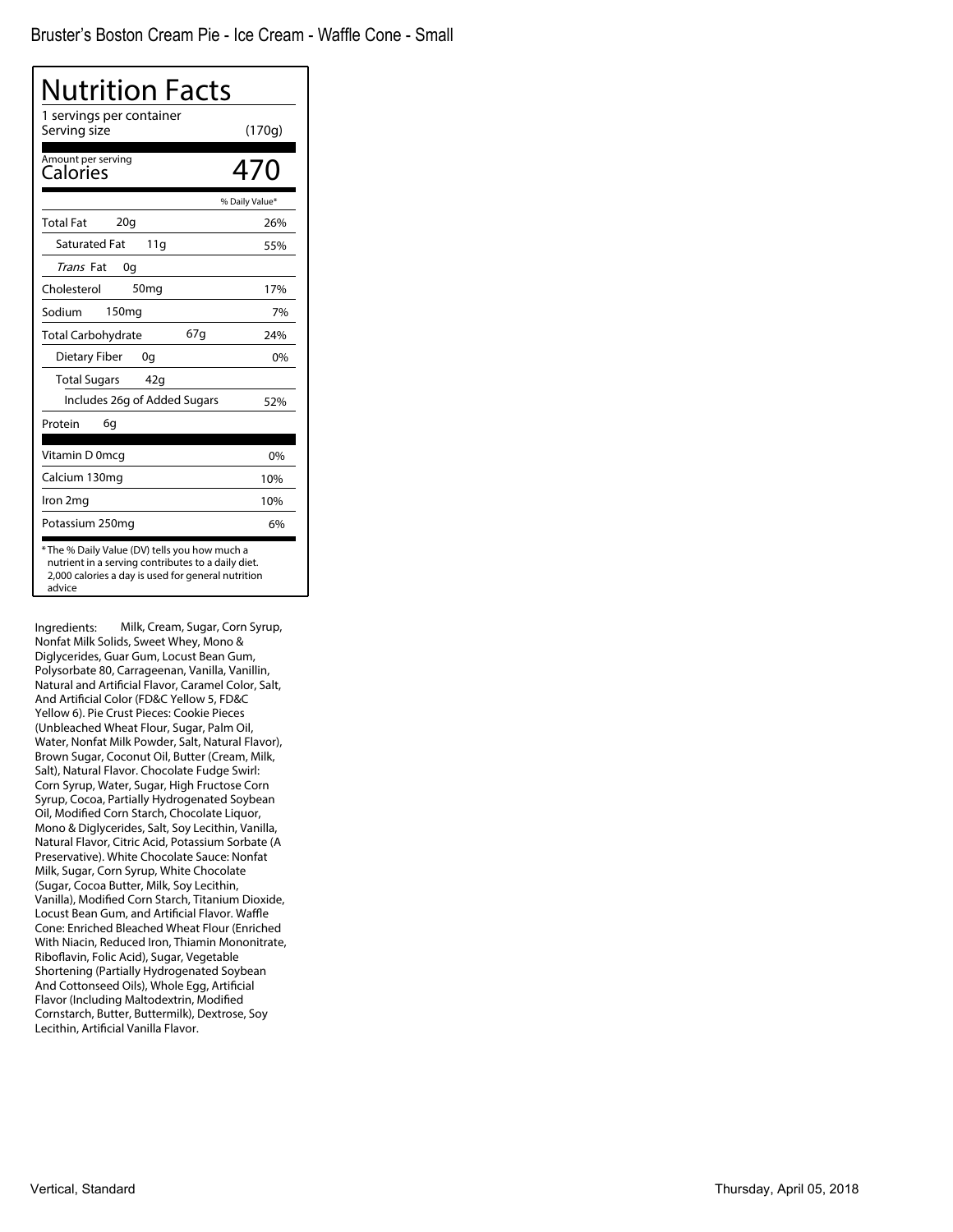| Nutrition Facts                                                                                                                                                    |                |
|--------------------------------------------------------------------------------------------------------------------------------------------------------------------|----------------|
| 1 servings per container<br>Serving size                                                                                                                           | (240g)         |
| Amount per serving<br>Calories                                                                                                                                     | 640            |
|                                                                                                                                                                    | % Daily Value* |
| 29q<br><b>Total Fat</b>                                                                                                                                            | 37%            |
| <b>Saturated Fat</b><br>16q                                                                                                                                        | 80%            |
| Trans Fat<br>0g                                                                                                                                                    |                |
| Cholesterol<br>70 <sub>mg</sub>                                                                                                                                    | 23%            |
| 230 <sub>mg</sub><br>Sodium                                                                                                                                        | 10%            |
| 89q<br><b>Total Carbohydrate</b>                                                                                                                                   | 32%            |
| Dietary Fiber<br>0g                                                                                                                                                | 0%             |
| <b>Total Sugars</b><br>58g                                                                                                                                         |                |
| Includes 40g of Added Sugars                                                                                                                                       | 80%            |
| Protein<br>8g                                                                                                                                                      |                |
| Vitamin D 0mcq                                                                                                                                                     | 0%             |
| Calcium 190mg                                                                                                                                                      | 15%            |
| Iron 3mg                                                                                                                                                           | 15%            |
| Potassium 380mg                                                                                                                                                    | 8%             |
| *The % Daily Value (DV) tells you how much a<br>nutrient in a serving contributes to a daily diet.<br>2,000 calories a day is used for general nutrition<br>advice |                |